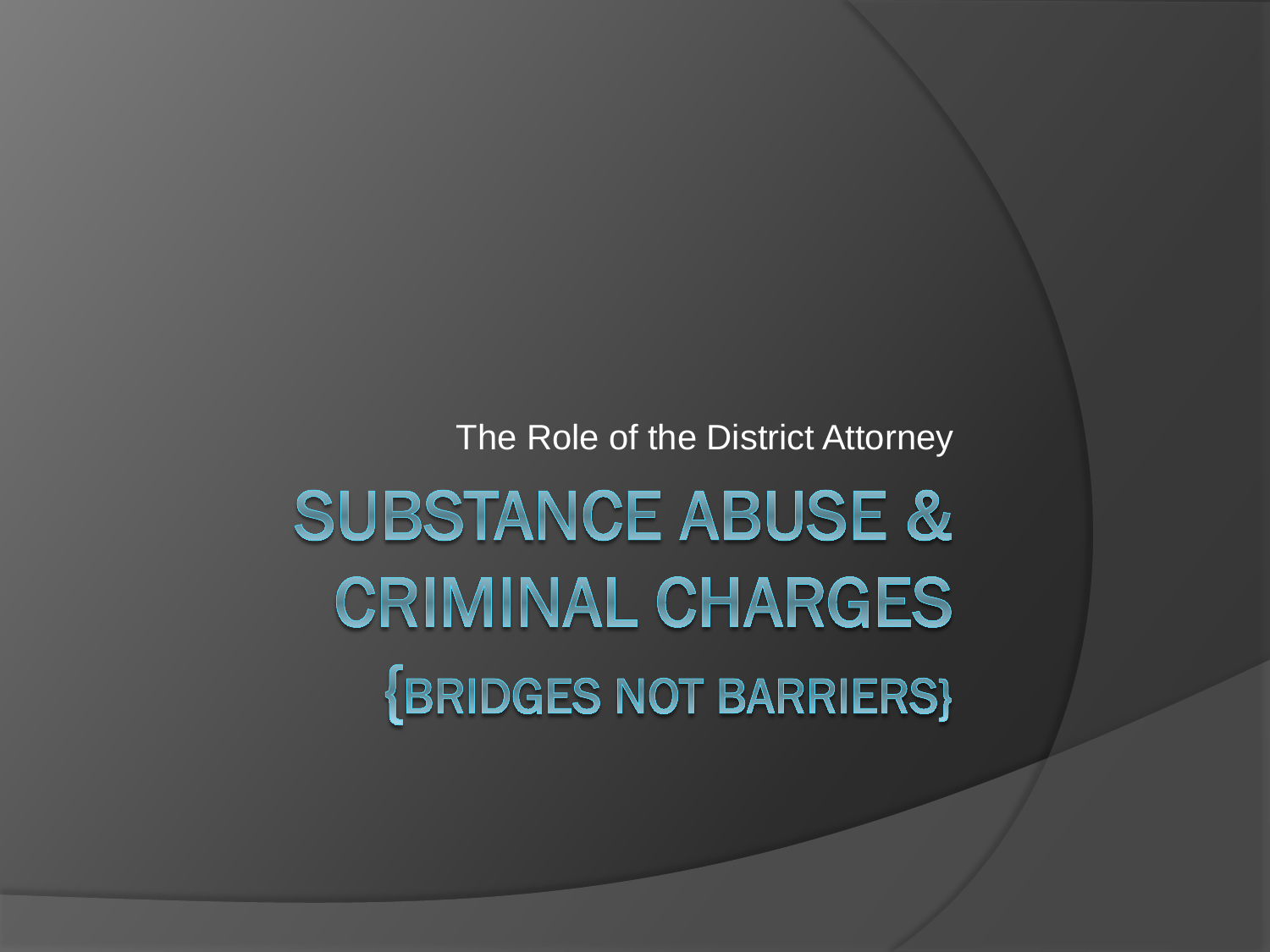# Drug Crimes

- \*Possession of a Controlled Substancemethamphetamine, cocaine, heroin, methadone, oxycodone, MDMA ○ ALL FELONIES by statute
- Delivery of a Controlled Substance
- Manufacture of a Controlled Substance
- \*PCS often in tandem with other offenses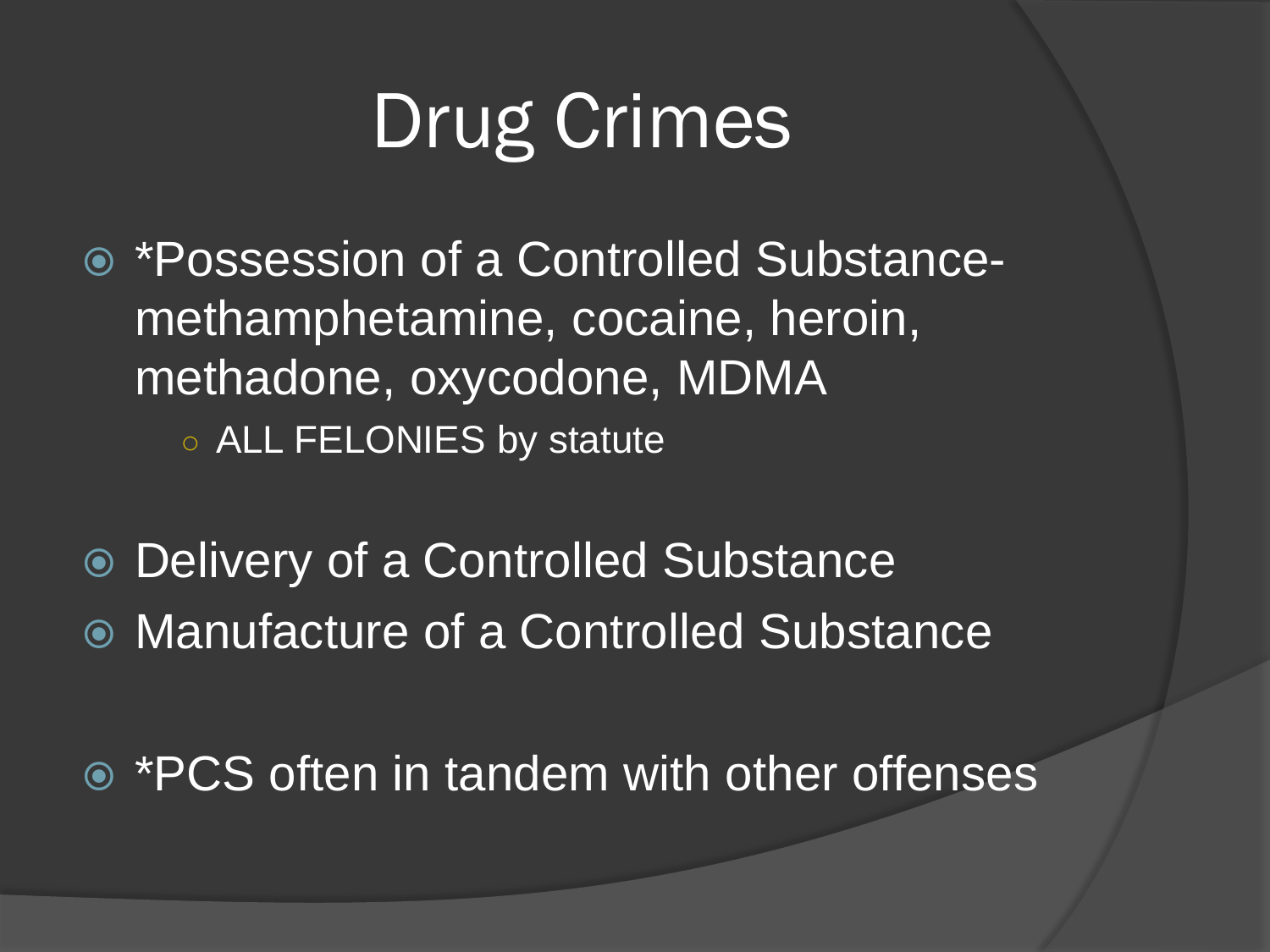### Felony Sentencing Guidelines

- Governed by Statute
- **Presumptive Probation**-with varying levels of supervision. Conditions often include mandated treatment & community service or jail time. Low-levels of supervision by parole and probation. Many are in this category.
- **County Jail**-may be ordered in lieu of probation for chronic offenders with a demonstrated past history of probation violations & treatment resistance.
- **Prison** is NOT an option for the PCS offender.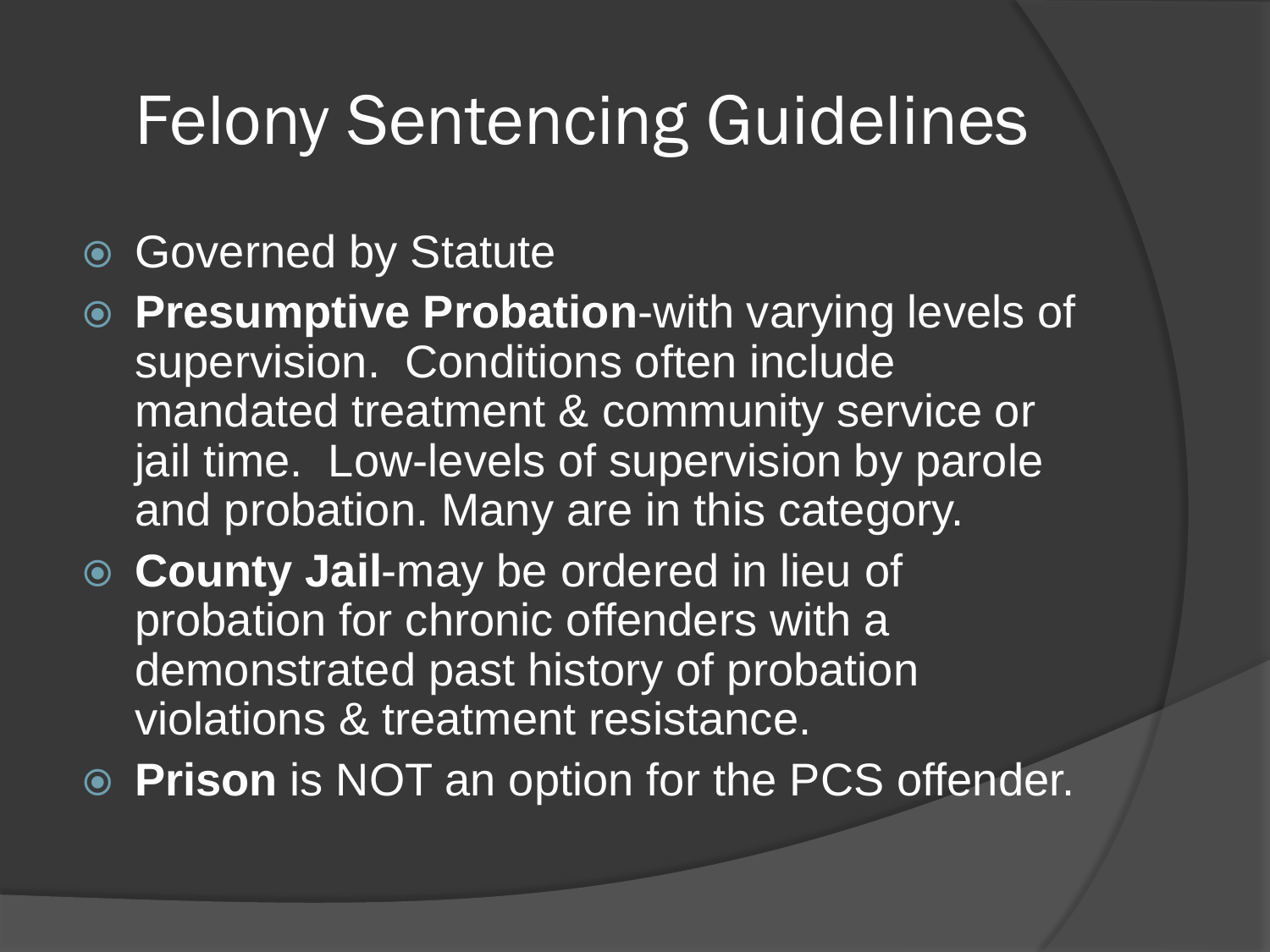## Effect of Felony Conviction

- **Barrier to Employment**
- **Barrier to Housing**

 Collateral Consequences: Prohibition on Firearm Possession, Military Ramifications for Service, Family Consequences, License Suspensions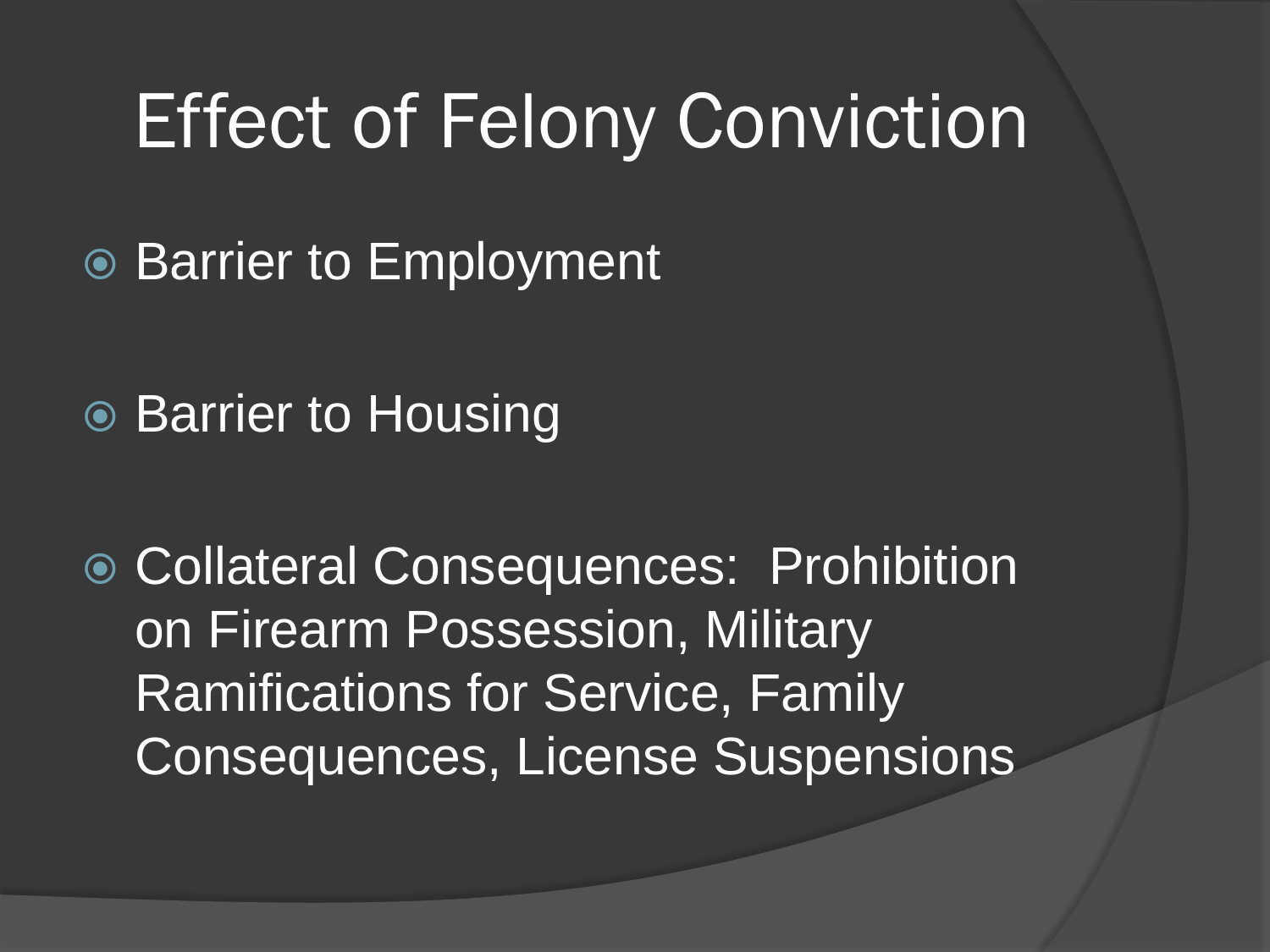### The Numbers

 2015- The Marion County DA's Office filed 862 Felony PCS charges

 An additional 555 Felony PCS charges were *not filed* on first time offenders or those with only trace amounts of narcotics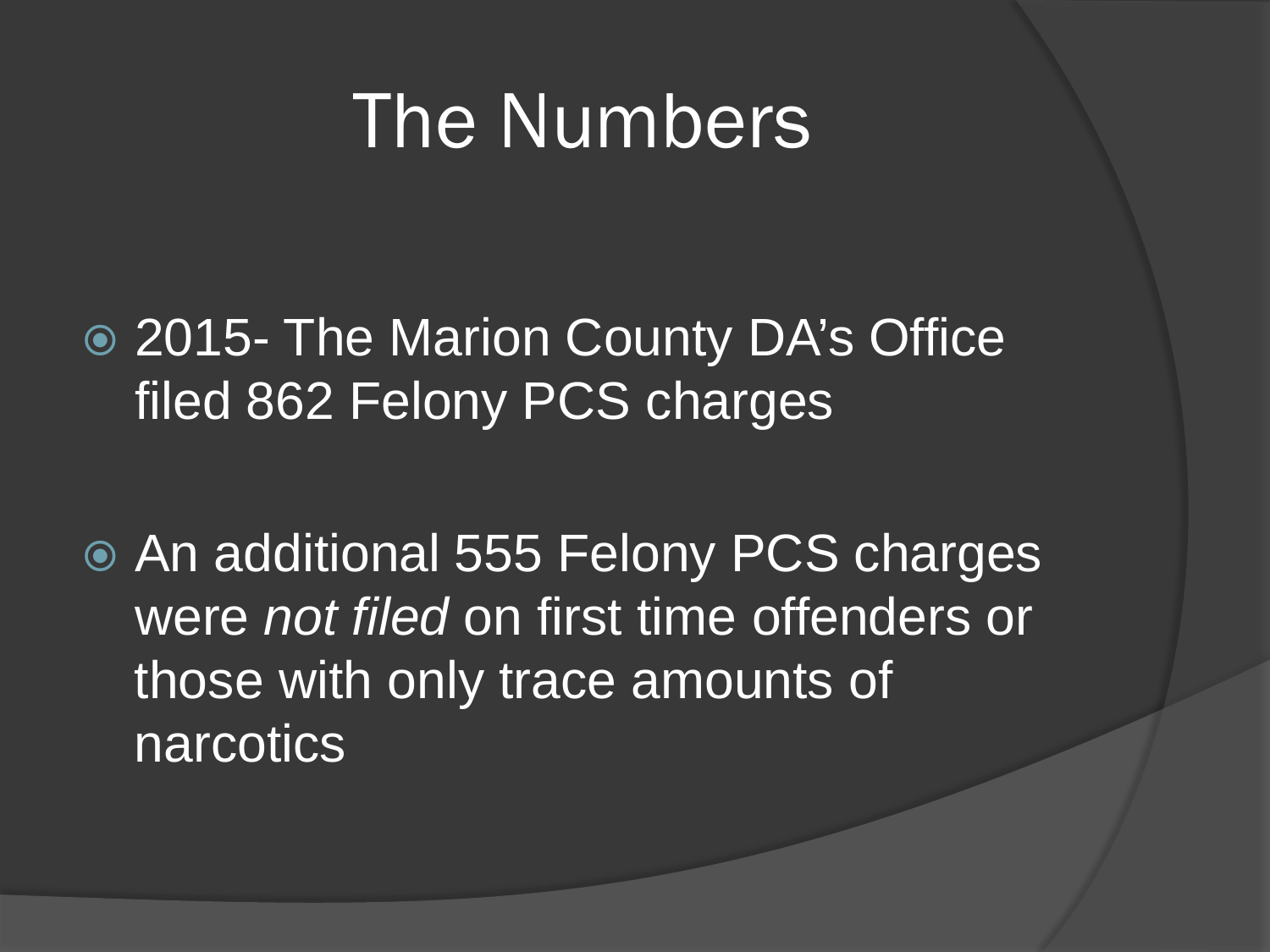## Considerations for DA

- **Accountability**
- Community Safety-children, families always a priority
- Livability for Community Members
- Proper Stewardship Over Public Prosecutorial Resources
- Rehabilitation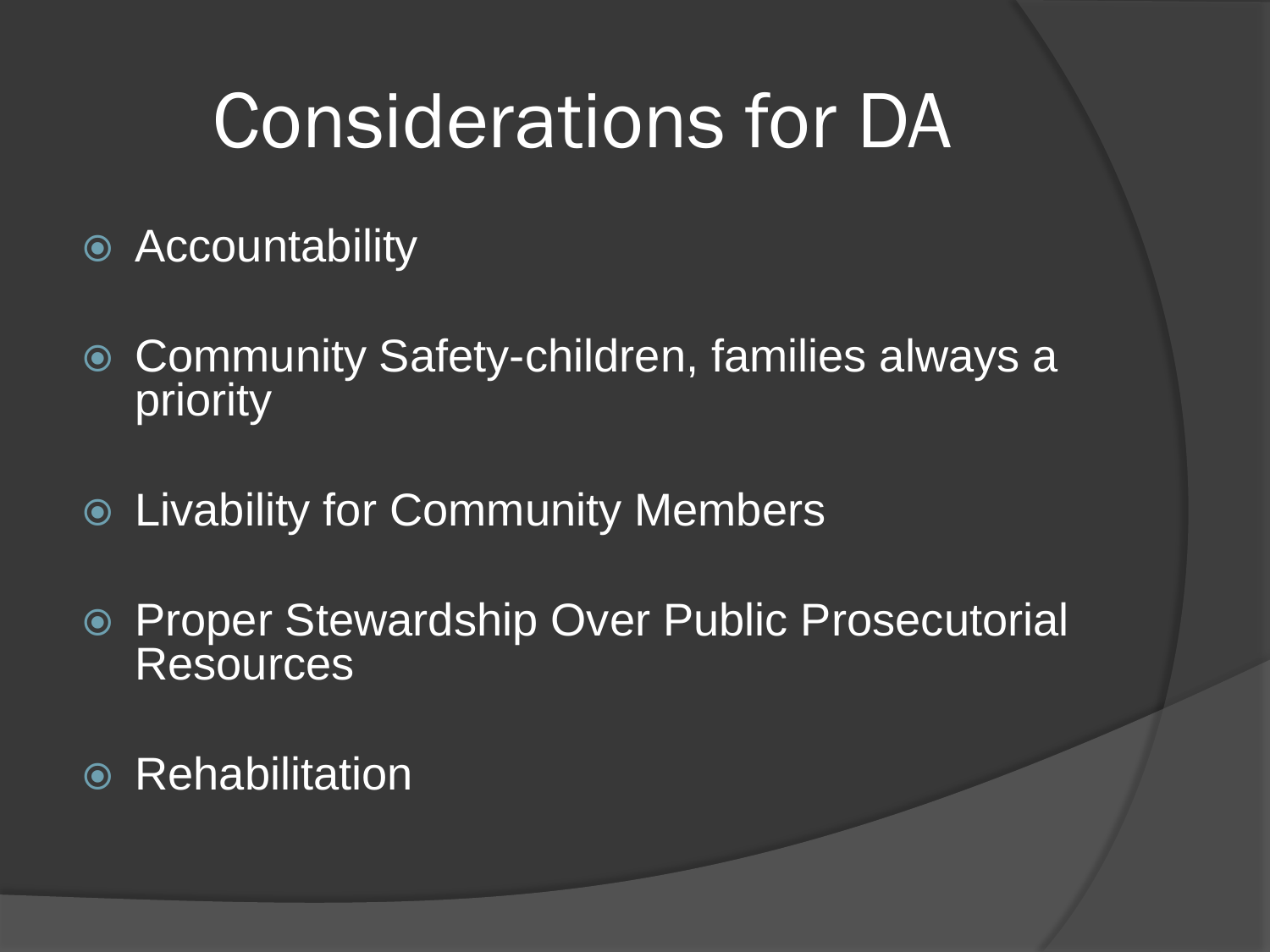#### Rehabilitation as a Consideration

**◎ Statutory scheme for PCS charges is an** attempt to address a PUBLIC HEALTH PROBLEM using the CRIMINAL JUSTICE SYSTEM.

Effectiveness? Deterrence?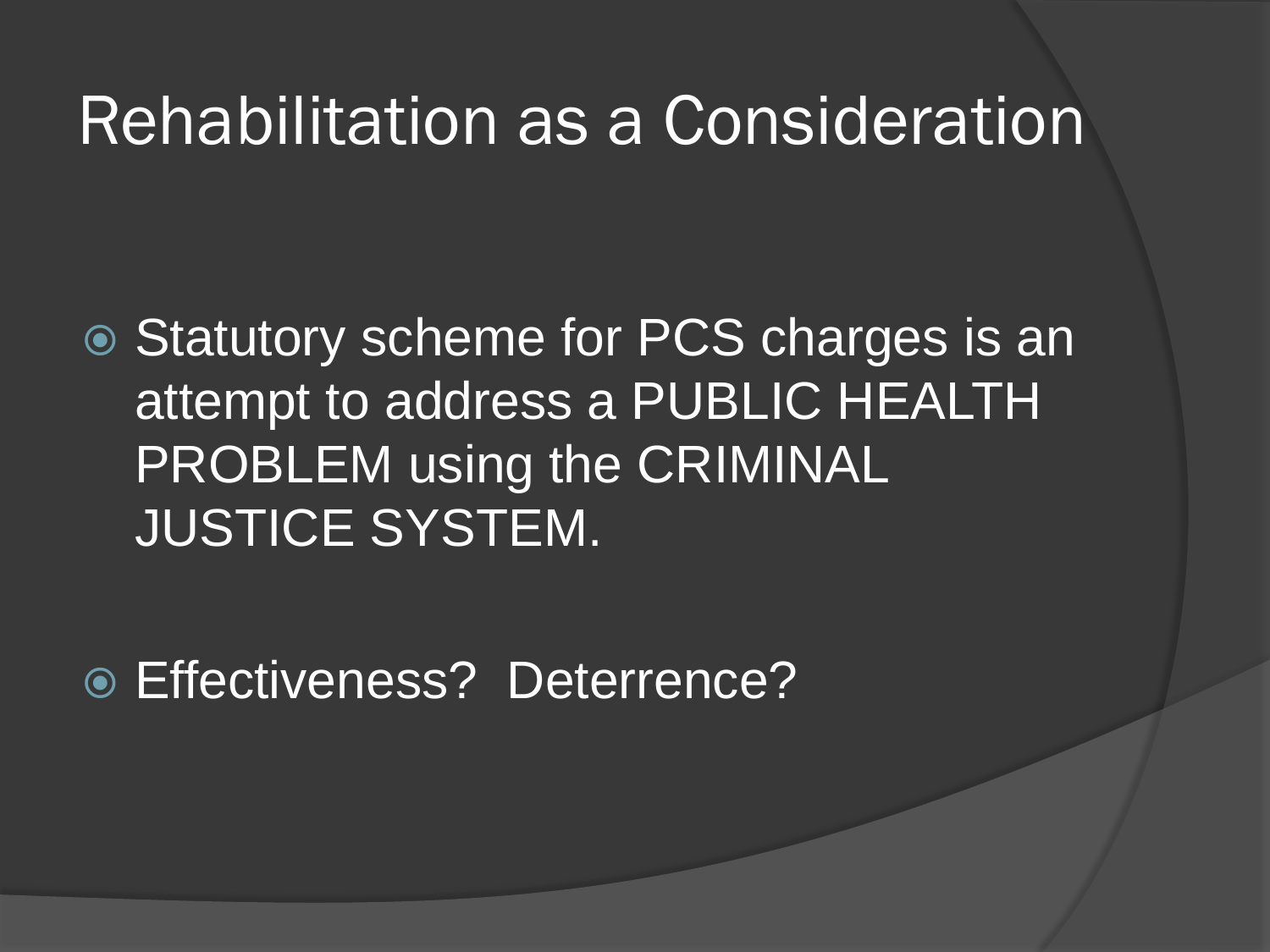### How Do We Address This?

 Utilize the criminal justice system as a *bridge* to treatment and rehabilitation rather than a *barrier* to productive lives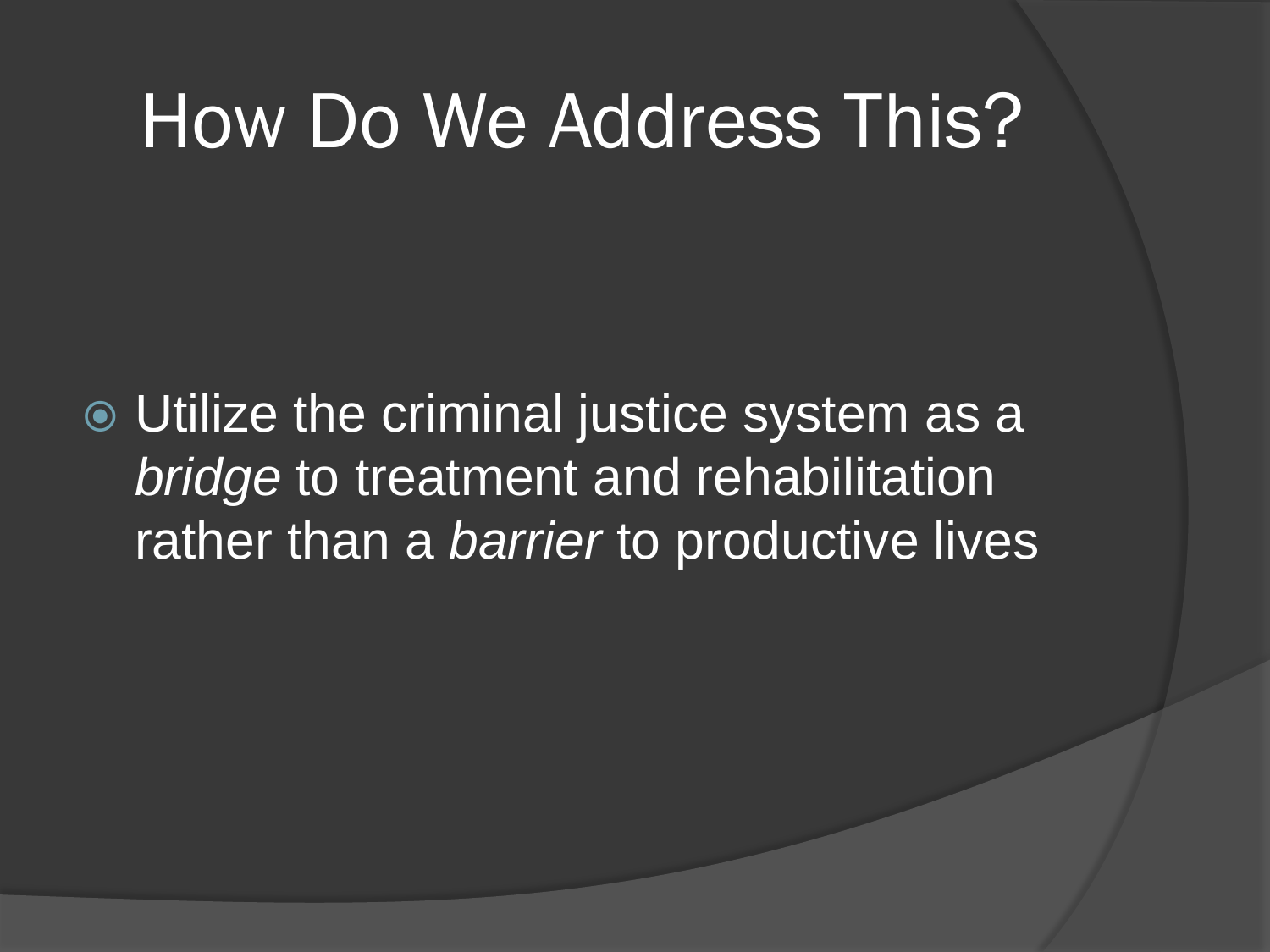# TWO PART MODEL

- **Step I:**
- Exercise the discretion of the DA to *shift*  charging practice to misdemeanor-level charges for **NEW** offenders (early intervention)
- File *all* legally-sound offenses
- **◎ Offer diversionary probations with** dismissal of charges available for successful completion
- Maximize use of our successful treatment courts to assist probationers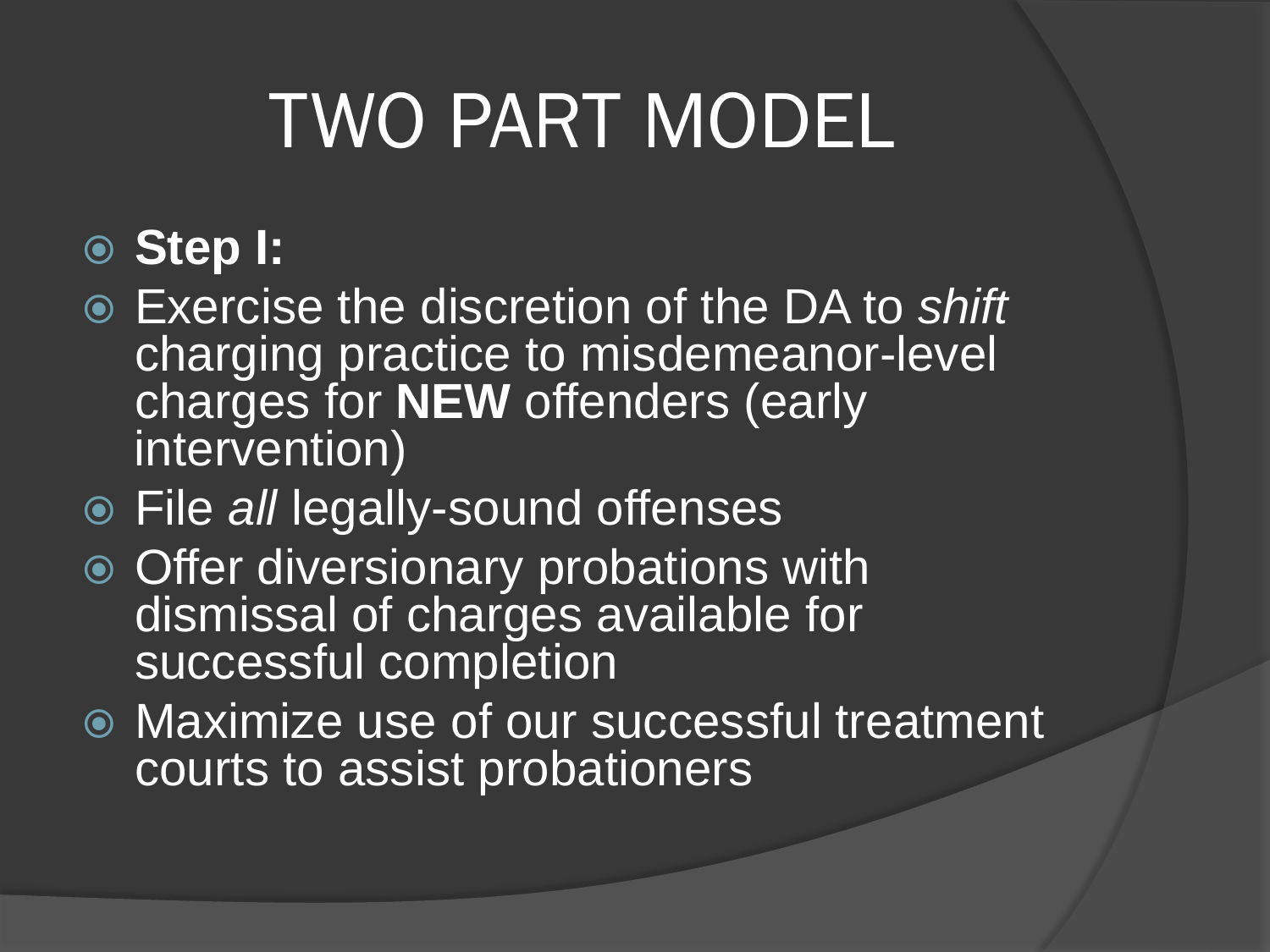# TWO PART MODEL

Step II:

● Collaborative Effort for chronic, serviceresistant addicts and offenders. **◎ HARM REDUCTION**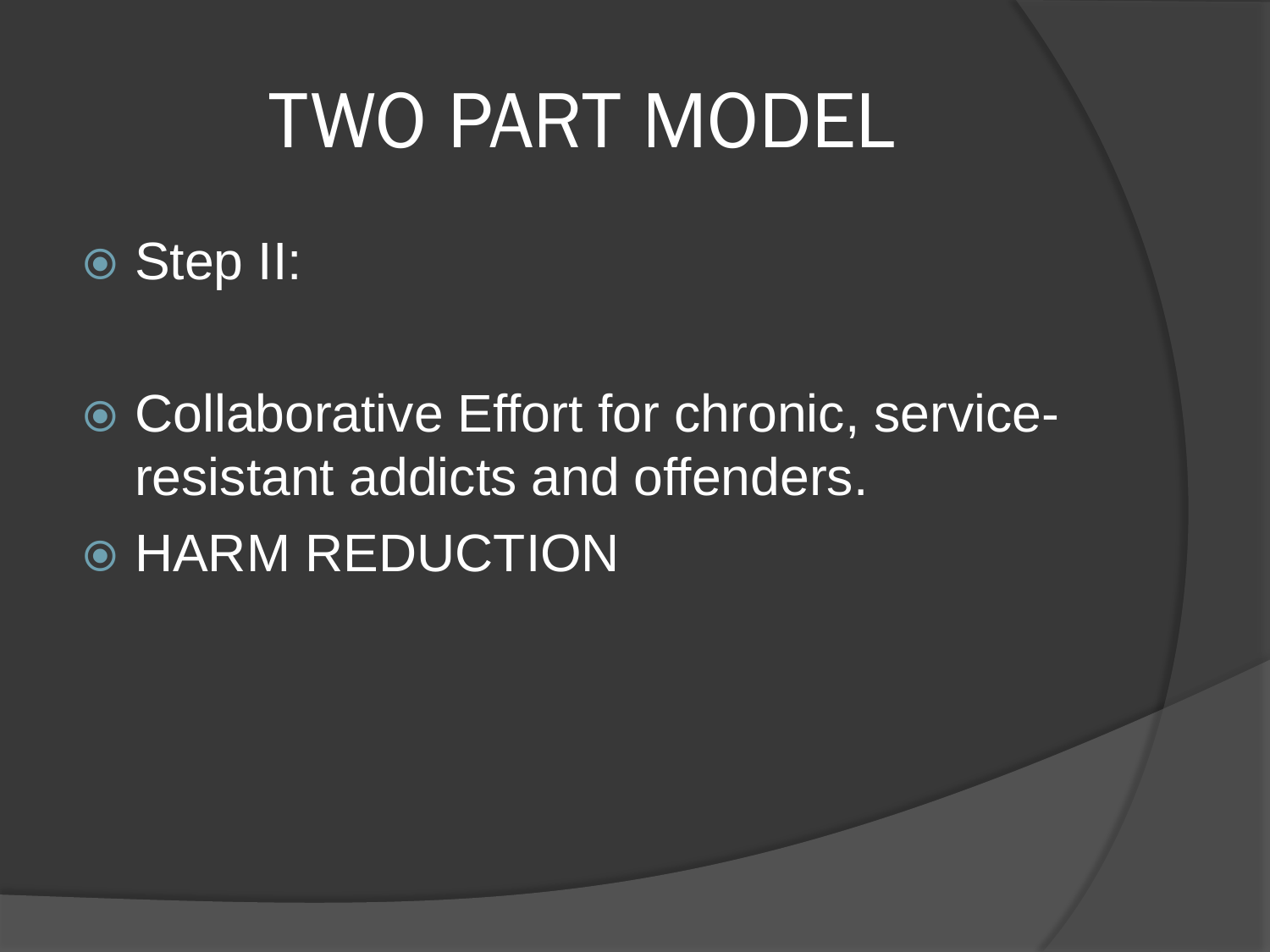## Harm Reduction

- Defined: **reducing negative consequences associated with drug use for an entire community**
- **■** Incorporates a spectrum of strategies to meet drug users "where they're at".<br>Harm Reduction Coalition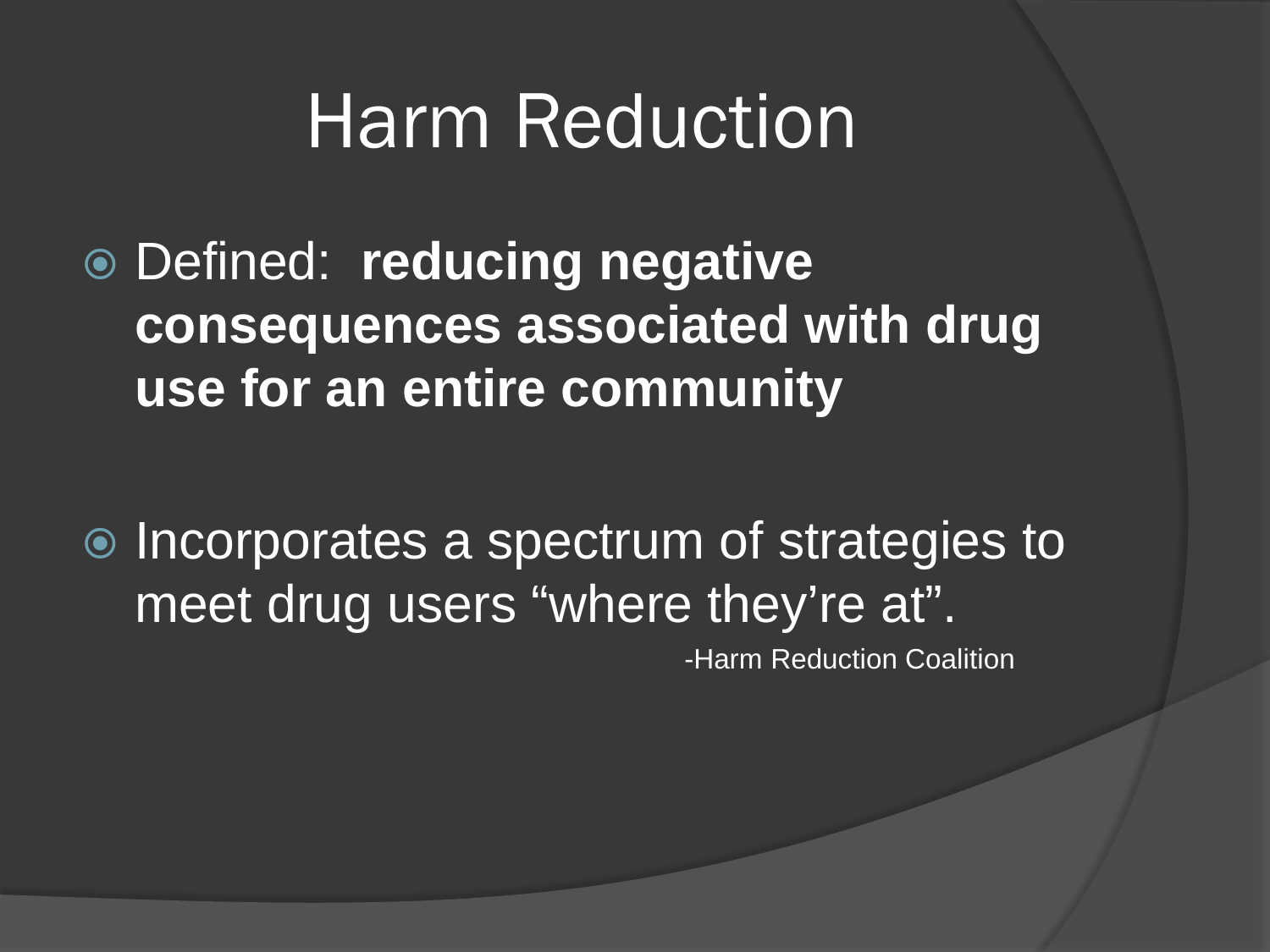#### Implementing Harm Reduction

- No 'one-size-fits-all' model
- **Requires community involvement**
- **◎ Requires dollars**

**■ Requires program management**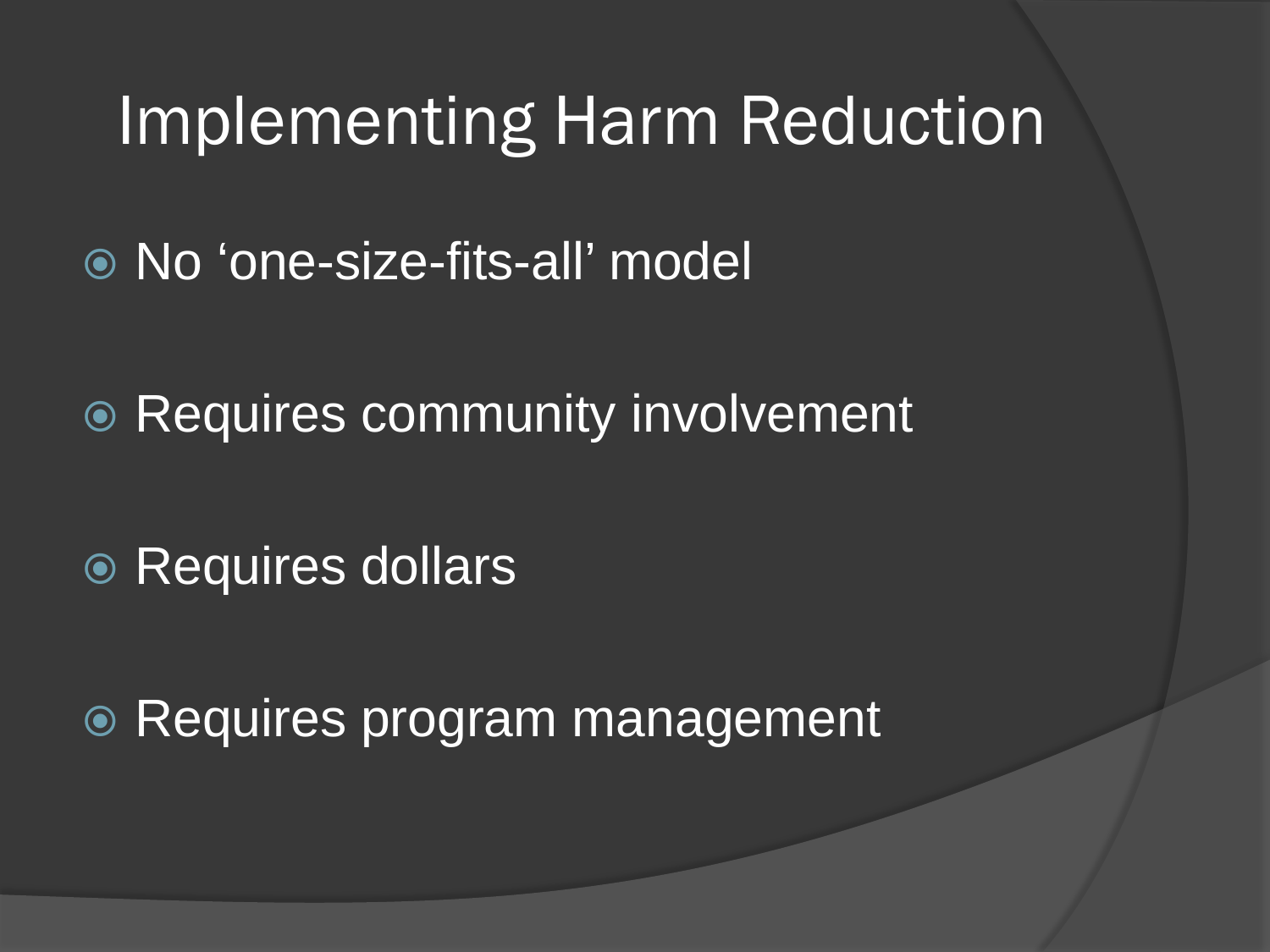# The LEAD Example

- **L**aw **E**nforcement **A**ssisted **D**iversion- (Seattle)
- Coordination between the Patrol Officer on the street and Case Managers
- Uses the *potential* of criminal charges to encourage treatment, housing, employment-make people better, healthier.
- DIFFICULT population. Must meet them "where they're at".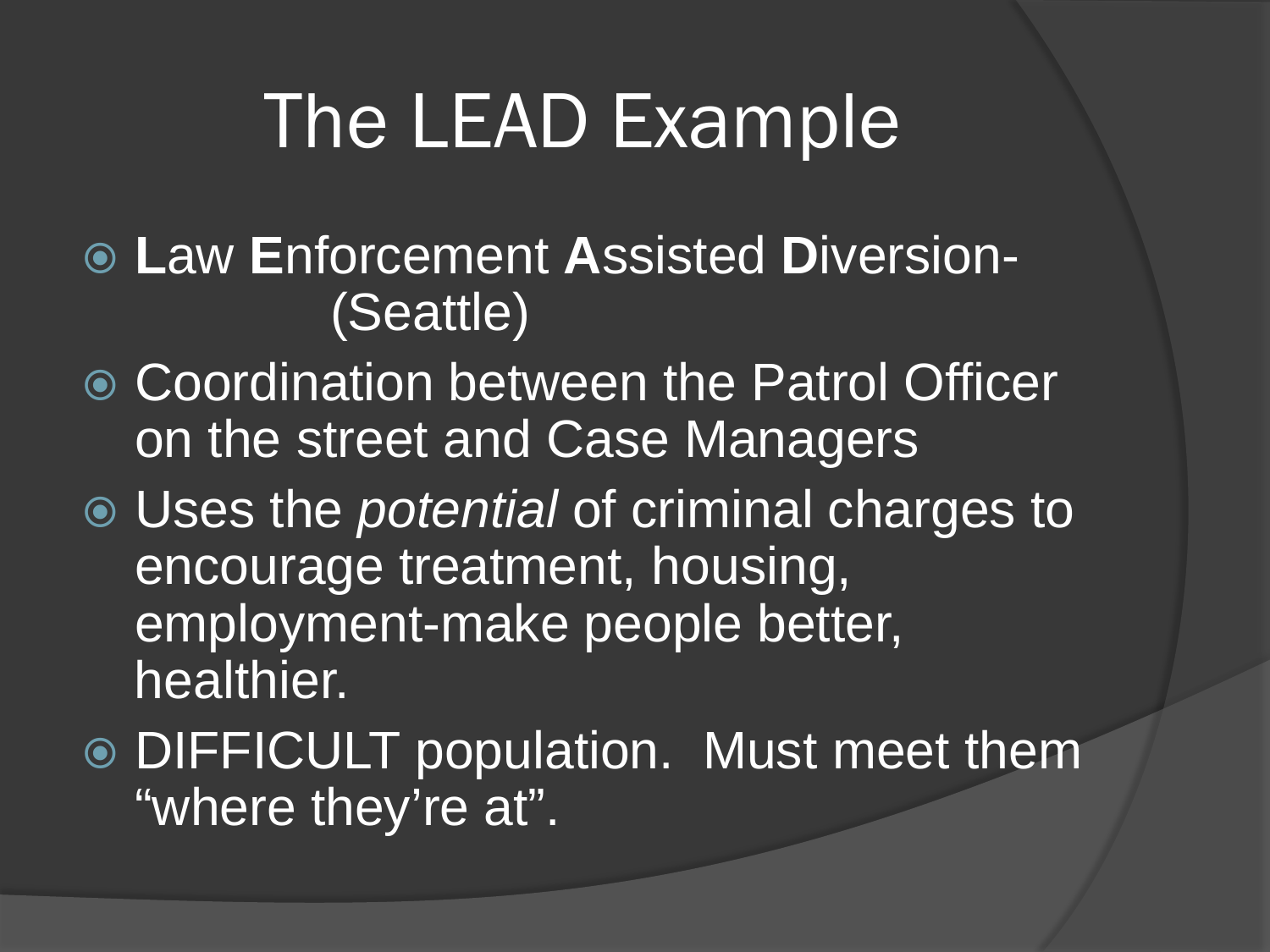### DA Role in the LEAD program

- DA agrees to forgo charges as long as offender *participates* in the program, effectively 'skipping' the criminal justice process
- **Relies on community policing efforts to** reach correct population
- Requires coordinated effort with case managers to navigate social services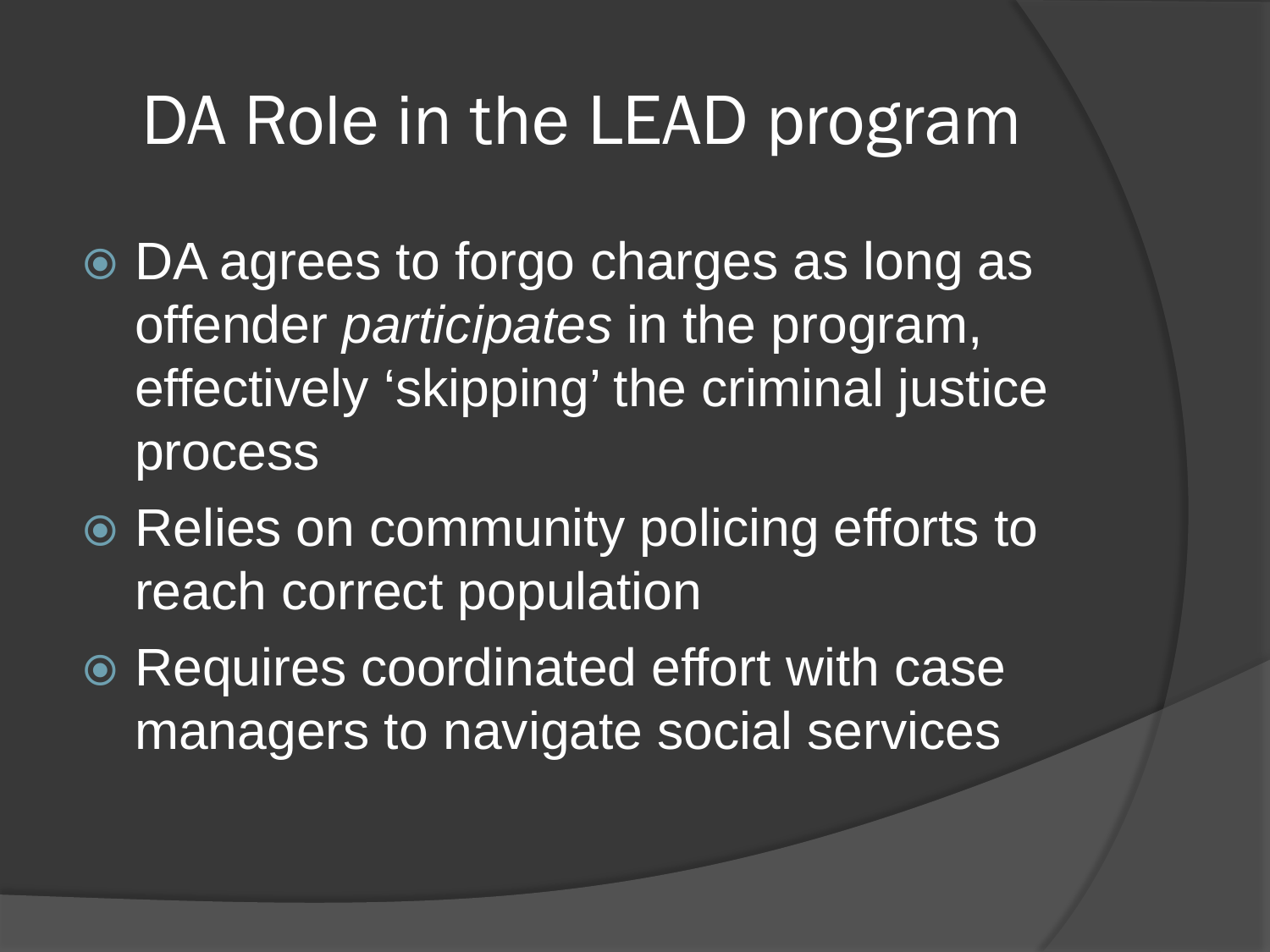## Next Steps

- Phase I-we are doing it
- Phase II-we can't do it alone
- Law Enforcement support is there. Need dollars to make it work in practice.
- Help?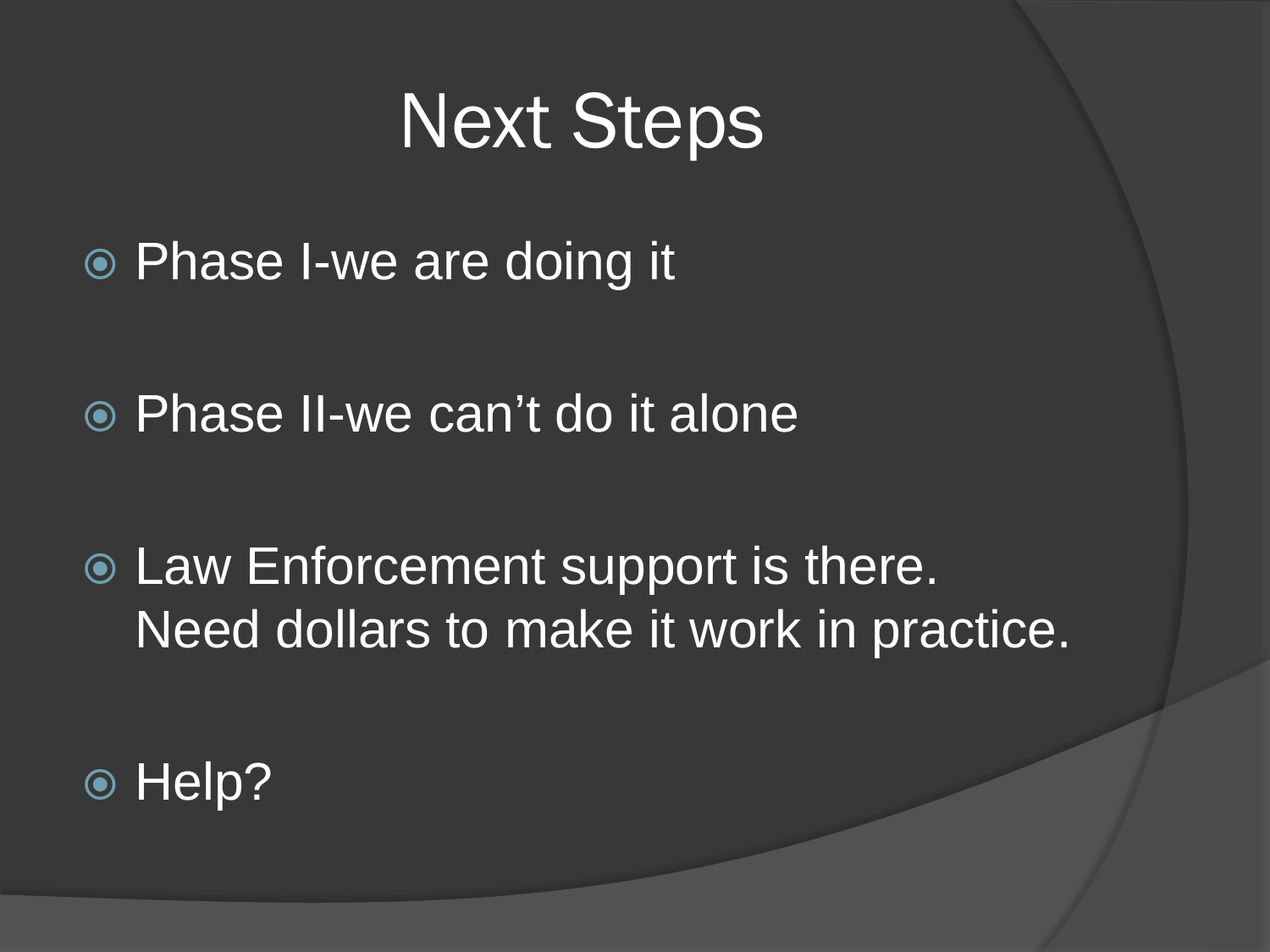